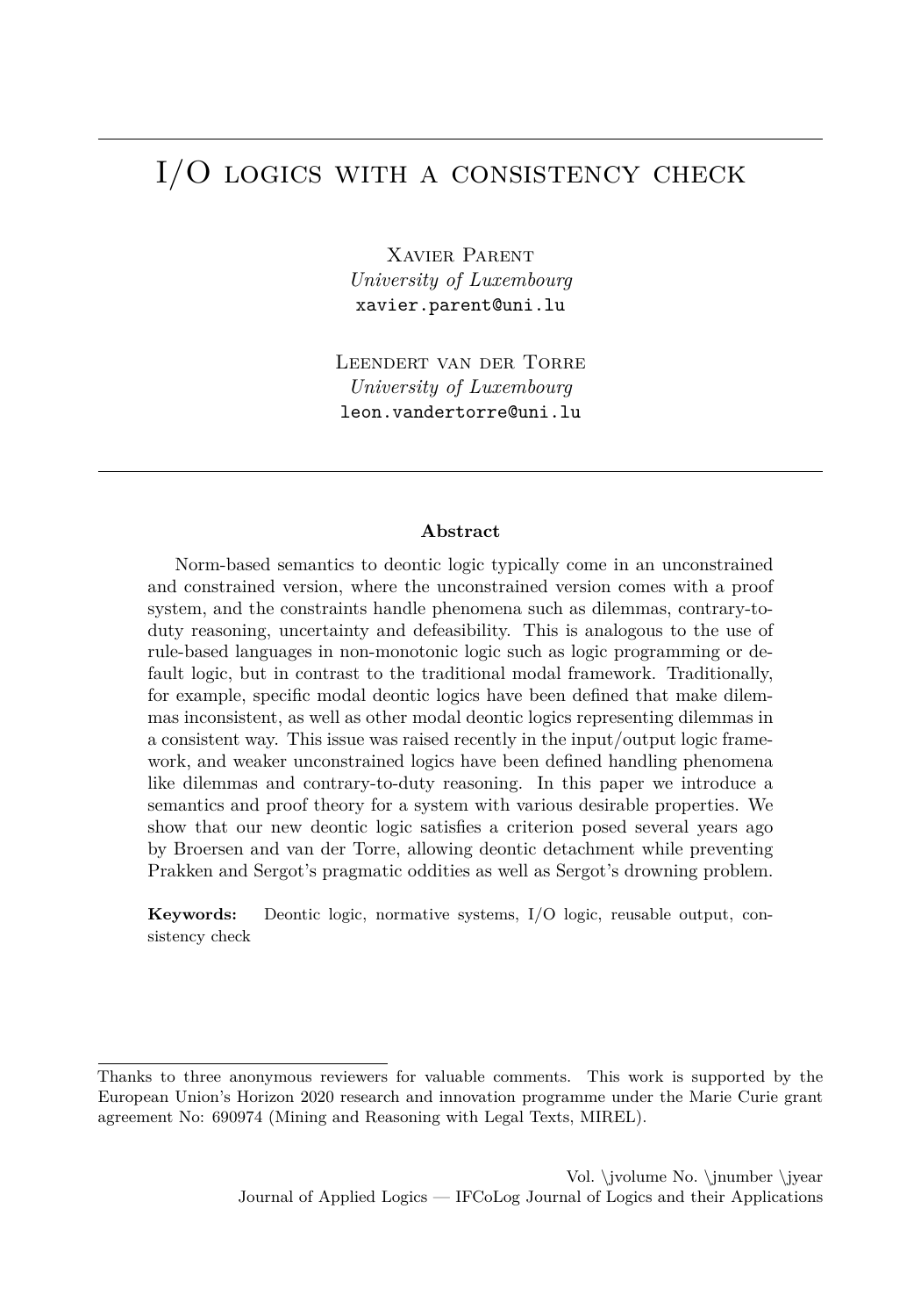## **1 Introduction**

This paper deals with I/O logic, initially devised by Makinson and van der Torre [\[7\]](#page-13-0). It falls within the category of what Hansen [\[6\]](#page-13-1) calls a "norm-based" deontic logic. The central question of a norm-based deontic logic is : what obligations can be detached from a set *N* of (explicitly given) rules or conditional norms in a given context? The approach is in this regard very different from the more traditional one, aiming at identifying a set of "logical laws" using a possible worlds semantics.

### **1.1 Aim of paper**

We first explain the main purpose of this paper, and its contribution to the literature on I/O logic. An overview of the I/O systems that have been studied so far in the literature is shown in Table [1](#page-2-0) along with the system studied in this paper. A pair  $(a, x)$  denotes a conditional obligation.  $(a, x)$  is read: "if a, then x is obligatory". The columns show the rules characterising a system. The symbol "+" indicates the presence of a rule, and the symbol "-" its abscence. The right-most column gives the paper(s) where the system has been studied. Each system comes with a semantics, and a completeness theorem linking the semantics with the proof theory. The last system mentioned in the table is the strongest one. It collapses with the system of classical propositional logic:  $(a, x)$  is derivable from *N* if and only if  $m(N) \vdash a \rightarrow x$ , where  $\vdash$  is the deducibility relation used in classical propositional logic and  $m(N)$ is the set of materializations of *N*, viz  $\{b \to y : (b, y) \in N\}$ . We list the rules in the order in which they appear in the table, starting from the left-most column.

- EQ (equivalence of the output): from  $(a, x)$ ,  $x \vdash y$  and  $y \vdash x$ , infer  $(a, y)$
- SI (strengthening of the input): from  $(a, x)$  and  $b \vdash a$ , infer  $(b, x)$ <sup>[1](#page-0-0)</sup>
- WO (weakening of the output): from  $(a, x)$  and  $x \vdash y$ , infer  $(a, y)$
- R-AND (restricted AND): from  $(a, x)$ ,  $(a, y)$  and  $a \wedge x \wedge y$  consistent, infer  $(a, x \wedge y)$
- R-AND': from  $(a, x)$ ,  $(a, y)$ ,  $a \wedge x$  consistent and  $a \wedge y$  consistent, infer  $(a, x \wedge y)$
- AND: from  $(a, x)$  and  $(a, y)$ , infer  $(a, x \wedge y)$
- OR: from  $(a, x)$  and  $(b, x)$ , infer  $(a \vee b, x)$
- R-ACT (restricted ACT'): from  $(a, x)$ ,  $(a \wedge x, y)$  and  $a \wedge x \wedge y$  consistent, infer  $(a, x \wedge y)$
- ACT (aggregative CT): from  $(a, x)$ ,  $(a \wedge x, y)$ , infer  $(a, x \wedge y)$
- MCT (mediated CT): from  $(a, x')$ ,  $(a \wedge x, y)$ ,  $x' \vdash x$ , infer  $(a, y)$
- CT (cumulative transitivity): from  $(a, x)$  and  $(a \wedge x, y)$ , infer  $(a, x \wedge y)$

<sup>&</sup>lt;sup>1</sup>Given SI, the analog of EQ holds for the input.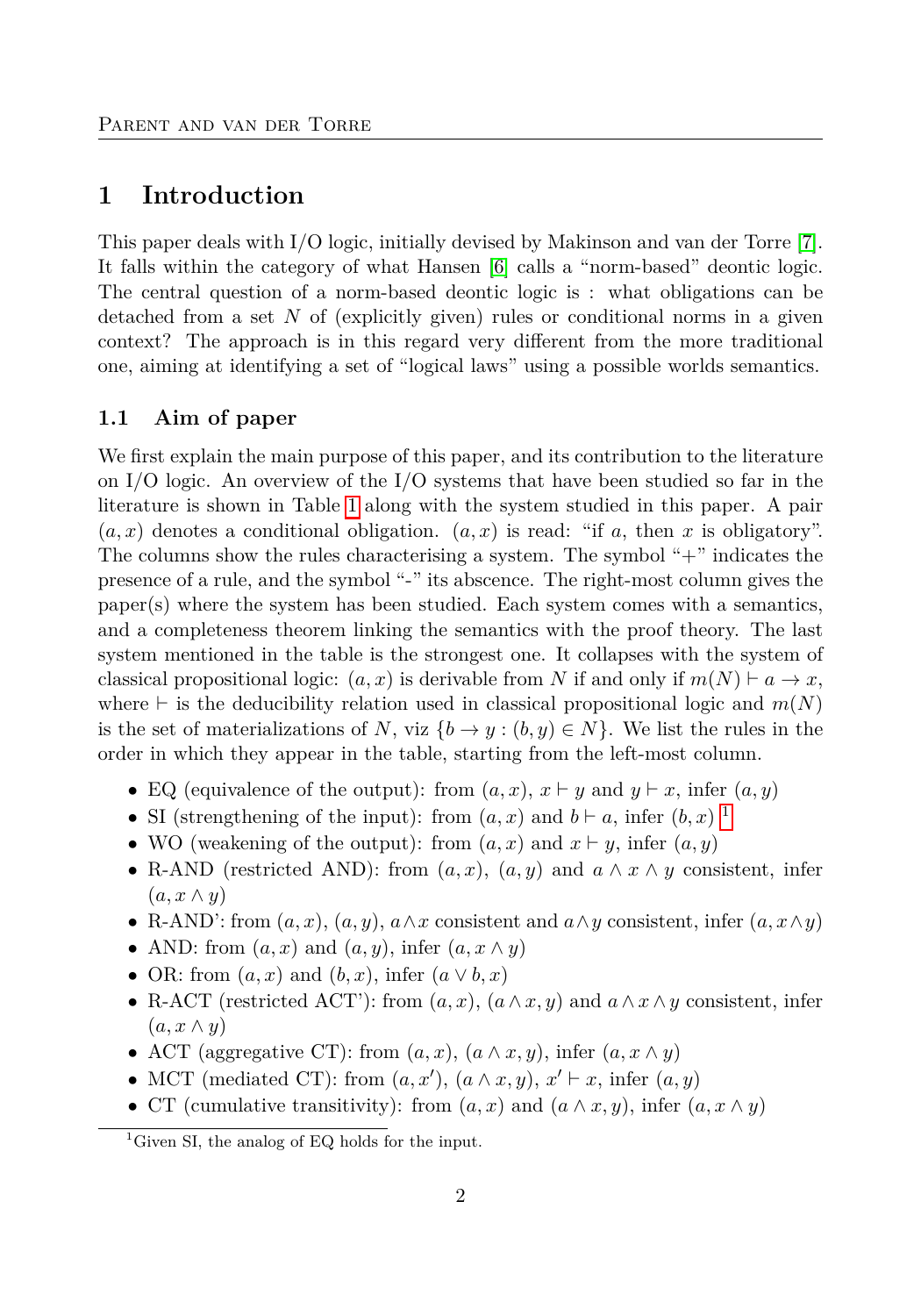• ID (identity):  $(a, a)$ 

In this paper, we want to investigate the effects of adding R-ACT to {SI,EQ}. (Given SI, R-ACT entails R-AND.) Our aim is to define an I/O operation validating the triplet of rules {SI, R-ACT, EQ}, and to establish a completeness theorem showing the equivalence between the semantics and the proof theory. The I/O operation is called reusable, because the output can be recycled as input (under suitable conditions). The system characterised by  $\{SI, R-ACT, EQ\}$  is weaker than the one characterised by {SI, ACT, EQ}, but stronger than the one characterised by {SI, R-AND, EQ}. In the presence of SI, R-ACT implies R-AND, but not conversely.

<span id="page-2-0"></span>EQ SI WO R-AND R-AND' AND OR R-ACT ACT MCT CT ID References

| $\,+\,$ | $\,+\,$ |        | $^{+}$ |        |                    |        |        |                    |                    |                    |                          | [14]                         |
|---------|---------|--------|--------|--------|--------------------|--------|--------|--------------------|--------------------|--------------------|--------------------------|------------------------------|
| $^{+}$  | $^{+}$  |        | $^{+}$ |        |                    |        | $\pm$  |                    |                    |                    | $\overline{\phantom{0}}$ | this paper                   |
| $^{+}$  | $^{+}$  |        | $^{+}$ | $^{+}$ |                    |        |        |                    |                    |                    |                          | [14]                         |
| $^{+}$  | $^{+}$  |        | $+$    | $^{+}$ | $^{+}$             |        |        |                    |                    |                    | $\overline{\phantom{0}}$ | [18, 17, 12]                 |
| $^{+}$  | $^{+}$  |        | $^{+}$ | $^{+}$ | $^{+}$             |        | $^{+}$ | $^{+}$             |                    |                    |                          | $\left\lceil 12\right\rceil$ |
| $\pm$   | $^{+}$  |        | $+$    | $^{+}$ | $^{+}$             |        | $^{+}$ | $^{+}$             | $^{+}$             | $\hspace{0.1mm} +$ | -                        | [18, 17]                     |
| $^{+}$  | $^{+}$  |        | $^{+}$ | $^{+}$ | $^{+}$             | $+$    |        |                    |                    |                    |                          | $\left\lceil 12\right\rceil$ |
| $+$     | $+$     | $+$    | $+$    | $^{+}$ | $^{+}$             |        |        |                    |                    |                    |                          | $\left\lceil 7 \right\rceil$ |
| $^{+}$  | $+$     | $^{+}$ | $^{+}$ | $^{+}$ | $^{+}$             |        |        |                    |                    | -                  | $^{+}$                   | $\left\lceil 7 \right\rceil$ |
| $^{+}$  | $^{+}$  | $^{+}$ | $^{+}$ | $^{+}$ | $\hspace{0.1mm} +$ |        | $^{+}$ | $^{+}$             | $+$                | $\hspace{0.1mm} +$ | -                        | [7, 11]                      |
| $+$     | $^{+}$  | $^{+}$ | $^{+}$ | $^{+}$ | $^{+}$             |        | $^{+}$ | $^{+}$             | $^{+}$             | $^{+}$             | $^{+}$                   | 7                            |
| $^{+}$  | $^{+}$  | $\pm$  | $^{+}$ | $^{+}$ | $\hspace{0.1mm} +$ | $^{+}$ |        |                    |                    |                    |                          | [7, 11, 19]                  |
| $^{+}$  | $^{+}$  | $\pm$  | $^{+}$ | $^{+}$ | $\pm$              | $^{+}$ |        |                    |                    |                    | $^{+}$                   | $\overline{7}$               |
| $\pm$   | $^{+}$  | $\, +$ | $\pm$  | $^{+}$ | $^+$               | $^{+}$ | $\pm$  | $\hspace{0.1mm} +$ | $\hspace{0.1mm} +$ | $^{+}$             | $\overline{\phantom{0}}$ | 7                            |
|         | $^{+}$  | $^{+}$ |        | $^{+}$ | $^{+}$             | $^{+}$ | $+$    | $^{+}$             | $^{+}$             | $^{+}$             |                          | $^{\prime}7]$                |

Table 1: Overview of I/O systems

### **1.2 Broersen and van der Torre's open problem**

In order to motivate this work, we explain how the pair of rules {SI, R-ACT} handles a problem pointed out by Broersen and van der Torre in their survey of open problems in deontic logic [\[2\]](#page-13-2). For each problem, they discuss traditional and new research questions. The one we will focus on is related to the topic of contraryto-duty reasoning. After having introduced the traditional problems surrounding this topic, and identified a few new questions, they make the following observation: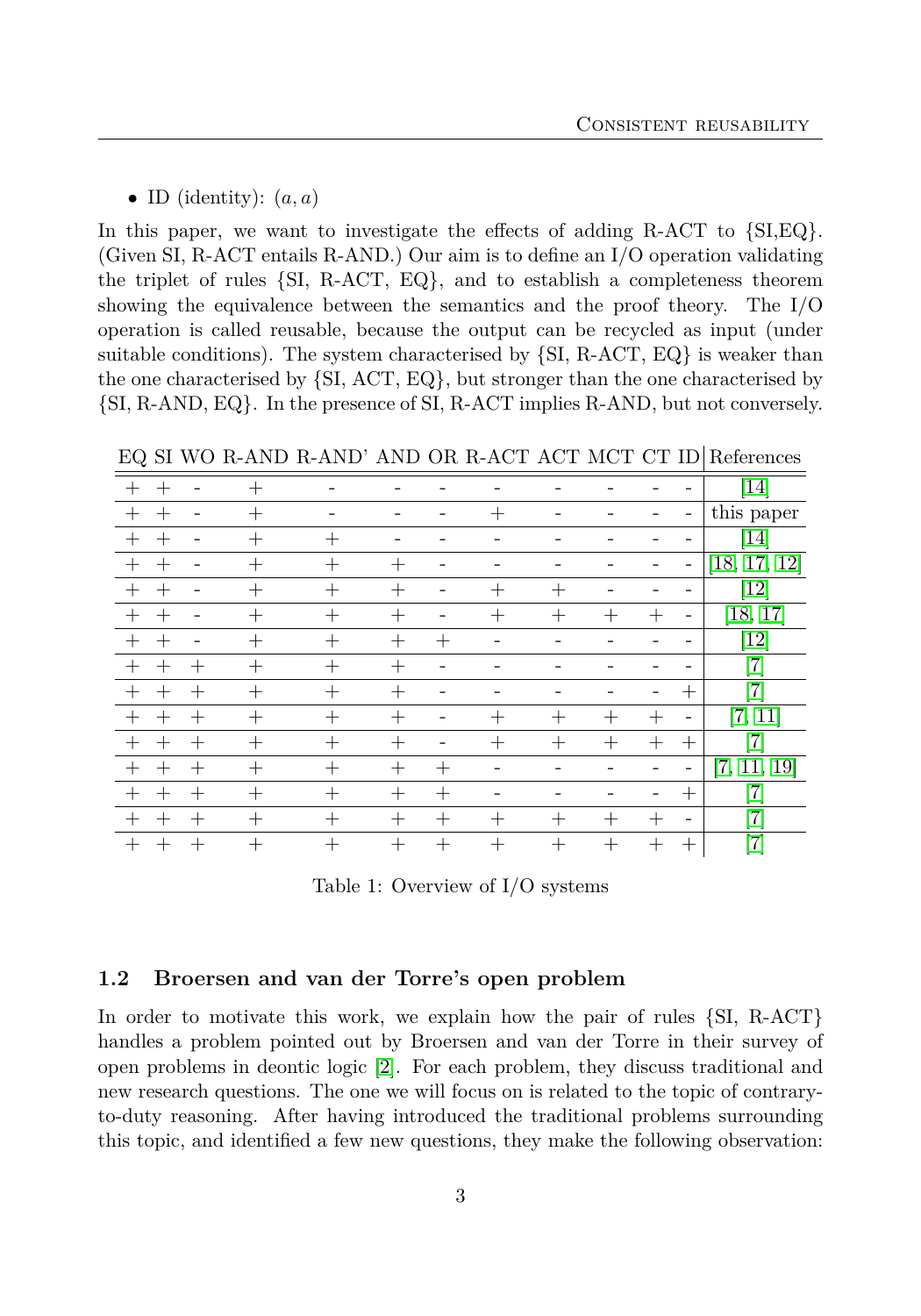"The pragmatic oddity is the derivation of the conjunction 'you should keep your promise and apologize for not keeping it' from 'you should keep your promise', 'if you do not keep your promise you should apologize' and 'you do not keep your promise' [\[15\]](#page-14-6). Note that the sentences of this problem have the same structure as those of the Chisholm scenario. The drowning problem [also called by Parent and van der Torre [\[13\]](#page-14-7) the violation detection problem<sup> $]$ [2](#page-0-0)</sup> is that many solutions of the pragmatic oddity cancel the obligation in case of violation, such that for violations ¬*p* ∧ *p*, the violated obligation *p* is no longer derivable." [\[2,](#page-13-2) p. 64]

They go on to ask the following question:

"New question 11: how to prevent the pragmatic oddity without creating the drowning problem?"

Example [1](#page-3-0) shows how the proposed system handles this problem. To keep things simple, we make our point using R-AND, which is derivable from the pair of rules  $\{SI, R-ACT\}.$ 

<span id="page-3-0"></span>**Example 1** (Broken promise)**.** *Let k and a stand for* keeping one's promise *and for* apologizing*, respectively. Consider the following derivation, in which a blocked derivation step is represented by a dashed line.*

$$
SI\frac{(\top, k)}{\underbrace{(\neg k, k)}_{(\neg k, k \land a)} - \underbrace{(\neg k, a)}_{(\neg k, k \land a)} - R\text{-}AND}
$$

*On the one hand, the drowning problem (or the violation detection problem) does not occur, because SI allows us to move from*  $(\top, k)$  *to*  $(\neg k, k)$ *. Constrained I/O logic [\[8\]](#page-13-3) blocks such a move: k is not consistent with* ¬*k. On the other hand, the pragmatic oddity is avoided, because R-AND cannot be applied to get*  $(\neg k, k \land a)$ : *k* ∧ ¬*k* ∧ *a is not consistent.*

<sup>2</sup>The name "drowning problem" was suggested orally by M. Sergot to the first author of the present paper, in relation with the non-monotonic approaches to contrary-to-duty reasoning.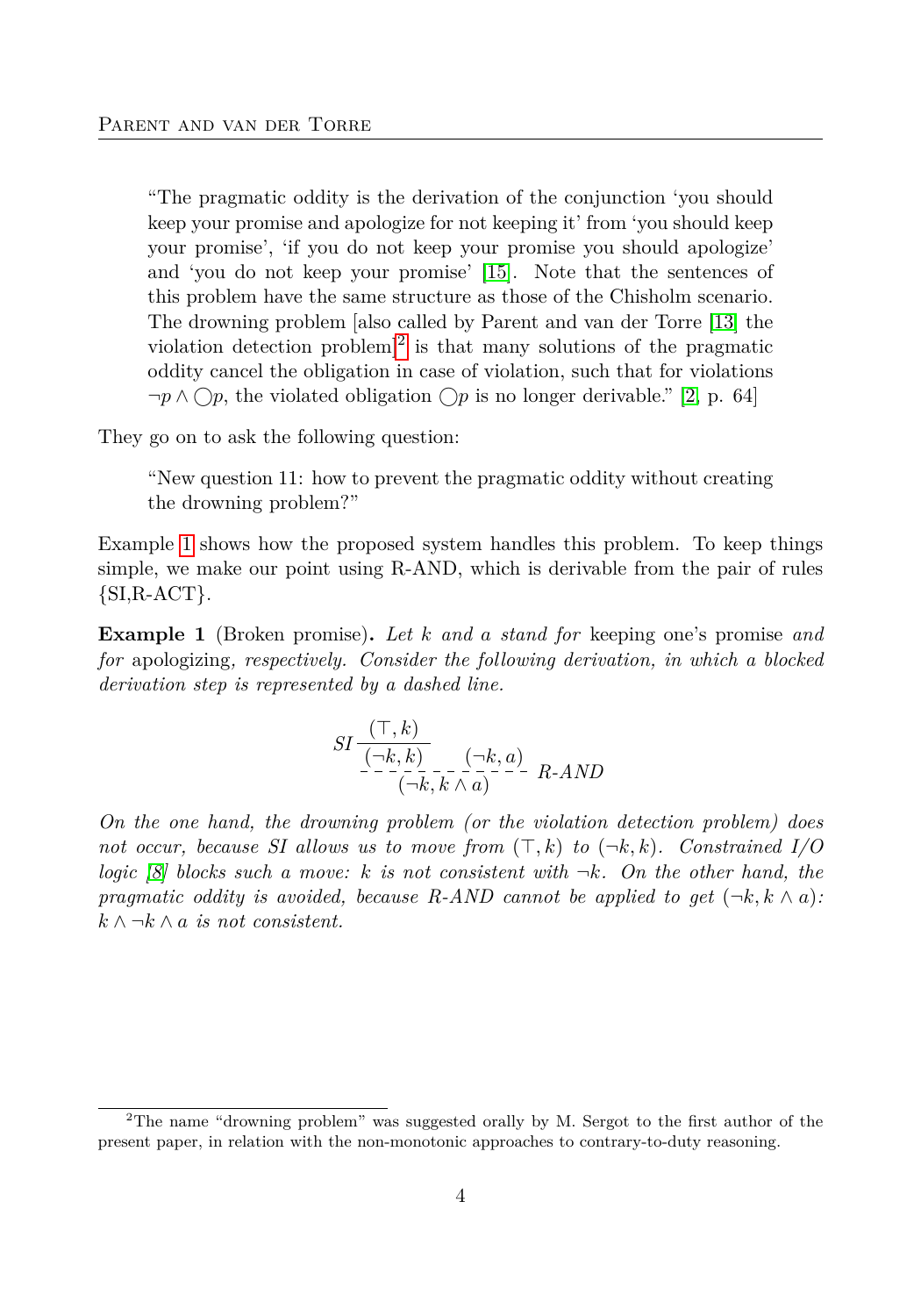Three remarks are in order:

- The rule R-AND' ("from  $(a, x)$ ,  $(a, y)$ ,  $a \wedge x$  consistent and  $a \wedge y$  consistent, infer  $(a, x \wedge y)$ ") characterizing the second of the two I/O systems discussed in Parent and van der Torre [\[14\]](#page-14-0) also blocks the pragmatic oddity.
- This treatment of the pragmatic oddity is very much in the spirit of Prakken and Sergot [\[16\]](#page-14-8)'s own treatment. They (rightly, in our view) stress that primary and CTD obligations are of a different kind. Our proposal is not to allow them to aggregate using the AND rule, because of this difference in nature. This point was already made by Parent and van der Torre [\[14\]](#page-14-0).
- R-AND is enough to tackle Broersen and van der Torre's problem. But there is an independent reason for using the stronger rule R-ACT. It is that a system with SI and R-AND only does not allow to chain norms together, and does not support any form of transitivity. This motivates the attempt made in this paper to extend the account described by Parent and van der Torre [\[14\]](#page-14-0) so it can handle iterations of successive detachments. Since (given SI) ACT implies AND, the combination {ACT, R-AND} must be ruled out. Prima facie, there are other combinations that might be worthwhile studying, like  ${CT, R-AND}$ . However, it is still unknown what the corresponding I/O operations would be like. This is why they are not considered in this paper.

The present paper is technical. Our main interest is in formal systems. The proof of completeness we give is not a straightforward adaptation of proofs given elsewhere. As always the devil is in the details. There are two challenging complicating factors that make the proof non-trivial, and worth reporting. First, when calculating the output, one looks at what is "triggered" not by  $Cn(A)$ , the set of consequences of input set *A*, but by some  $B \subseteq Cn(A)$ . This is needed to resolve the violation detection (or drowning) problem: SI is supported. Second, the proposed I/O operations have a built-in "consistency check". They are thus close in spirit to the constrained I/O operations developed by Makinson and van der Torre [\[8\]](#page-13-3). The objective is the same: to filter excess output using consistency checks. There are similarities between the two frameworks, but also important differences. First, all the constrained I/O operations face the violation detection problem. Second, in contrast to the constrained  $I/O$  operations, the  $I/O$  operations studied in this paper have a proof theory. Their built-in consistency check (used to filter excess output) translates into a consistency proviso restraining the application of a rule. This explains the running title of this paper, "Consistent reusability".

This paper follows a straightforward structure. Section [2](#page-5-0) gives the required background. Section [3](#page-6-0) presents the system, and shows soundness and completeness.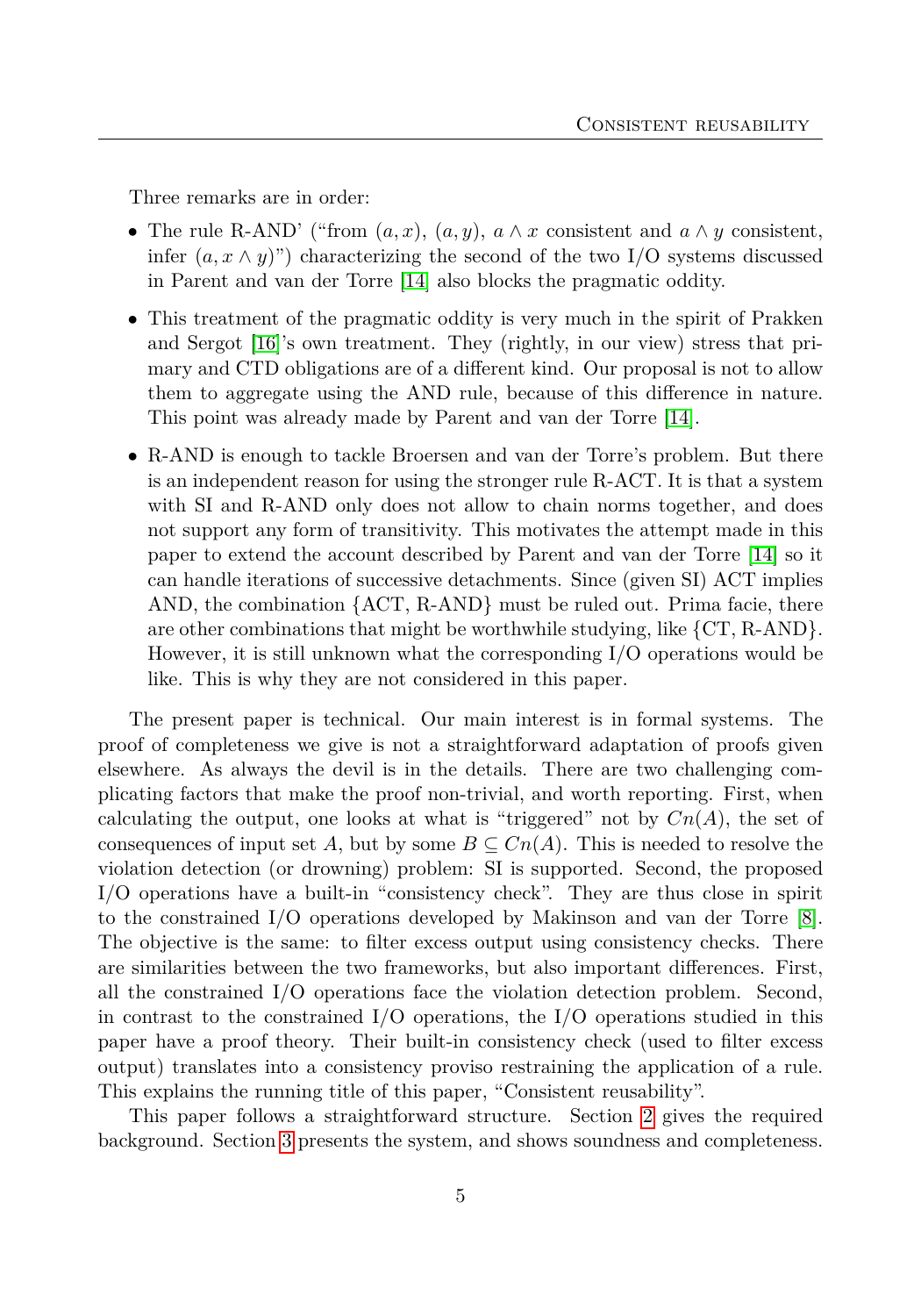# <span id="page-5-0"></span>**2 Background**

In this section we recall some basic definitions and a result from Parent and van der Torre [\[14\]](#page-14-0), which will be used in the paper.

A normative code is a set *N* of pairs (*a*, *x*), where *a* and *x* are two formulae of classical propositional logic. Each pair represents a conditional obligation. *a* is called the body, and x is called the head. Given  $M \subseteq N$ ,  $h(M)$  denotes the set of all the heads of the pairs in *M*, and *b*(*M*) denotes the set of all the bodies of the pairs in M. We use the standard notation  $(\top, x)$  for the unconditional obligation of *x*, where  $\top$  stands for a tautology like *a*∨¬*a*.  $\mathcal L$  is the set of all formulae of classical propositional logic. Given an input  $A \subseteq \mathcal{L}$ , and a normative system N,  $N(A)$ denotes the image of *N* under *A*, i.e.,  $N(A) = \{x : (a, x) \in N \text{ for some } a \in A\}.$  $Cn(A)$  denotes the set  $\{x : A \vdash x\}$ , where  $\vdash$  is the deducibility relation used in classical propositional logic. The notation  $x + y$  is short for  $x \vdash y$  and  $y \vdash x$ . We use PL as an abbreviation for (classical) propositional logic.

In input/output logic, the main semantical construct has the form:  $x \in O(N, A)$ . This is read as follows: given input *A* (state of affairs), *x* (obligation) is in the output under norms *N*. The proof-theory is given in terms of inference rules manipulating pairs of Boolean formulas instead of formulas.

Definition [1](#page-5-1) reformulates one of the two new I/O operations put forth by Parent and van der Torre [\[14\]](#page-14-0)–both formulations are equivalent. The I/O operation is written  $O_1$ . The definition says the following. Given input  $A$ ,  $x$  is outputted if the following condition holds: *x* is logically equivalent to the conjunction of all the heads of all the pairs in a non-empty and finite  $M \subseteq N$ , whose bodies are all in  $Cn(A)$ , and which are "collectively" consistent with *x*. Formally:

<span id="page-5-1"></span>**Definition 1** (Semantics, single-step detachment)**.**  $x \in O_1(N, A)$  *iff there is some finite*  $M \subseteq N$  *and a set*  $B \subseteq Cn(A)$  *such that*  $M \neq \emptyset$ ,  $B = b(M)$ ,  $x + \Lambda h(M)$  *and* {*x*} ∪ *B is consistent.*

As usual,  $O_1(N) = \{(A, x) : x \in O_1(N, A)\}.$ 

In Parent and van der Torre [\[14\]](#page-14-0), the account has been applied to a number of benchmark examples from literature. The proposed account has been devised to handle simultaneously the two main categories of benchmark problems discussed in deontic logic, the group of those pertaining to contrary-to-duty reasoning [\[16,](#page-14-8) [3,](#page-13-4) [5\]](#page-13-5), and the group of those dealing with (unresolved) conflicts between obligations [\[4\]](#page-13-6). These two categories of problems are usually considered separately one from the other. We believe it is a virtue of the present framework that it covers them both.

We turn to the proof-theory. A derivation of a pair  $(a, x)$  from N, given a set *R* of rules, is understood to be a tree with (*a, x*) at the root, each non-leaf node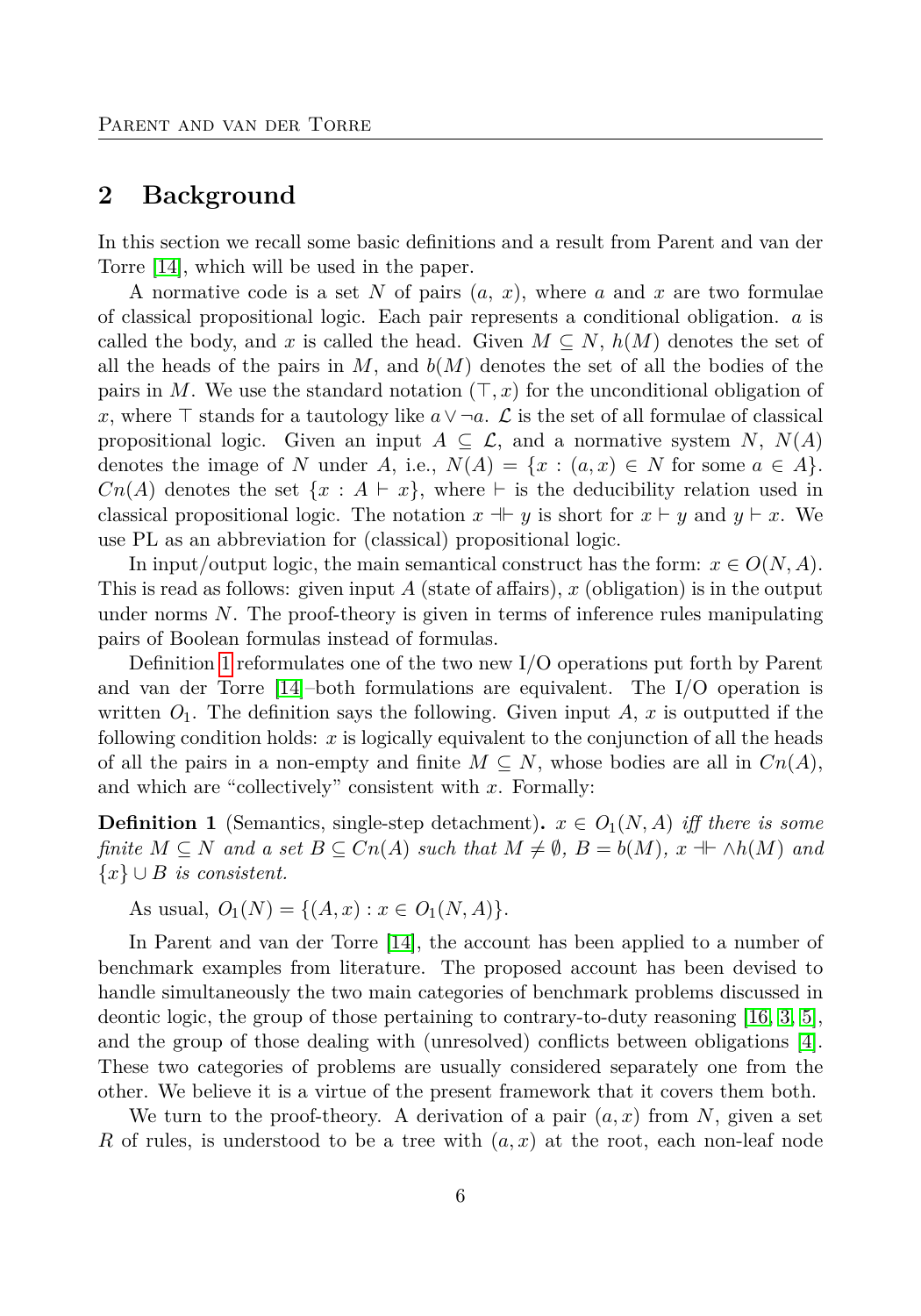related to its immediate parents by the inverse of a rule in *R*, and each leaf node an element of *N*.

**Definition 2** (Proof system).  $(a, x) \in D_1(N)$  *if and only if*  $(a, x)$  *is derivable from N using the rules {SI, EQ, R-AND}*

$$
SI \frac{(a, x) \qquad b \vdash a}{(b, x)}
$$

$$
EQ \frac{(a, x) \qquad x \dashv y}{(a, y)}
$$

$$
R\text{-}AND \xrightarrow{(a,x)} \xrightarrow{(a,y)} a \land x \land y \text{ is consistent}
$$

*Furthermore it is required that all the leaves of the derivation of* (*a, x*) *have (in the terminology of Makinson and van der Torre [\[8\]](#page-13-3)) a consistent "fulfilment". That is, for all the leaves*  $(b, y)$ *,*  $b \wedge y$  *must be consistent.* 

When *A* is a set of formulas,  $(A, x) \in D_1(N)$  means that  $(a, x) \in D_1(N)$ , for some conjunction *a* of elements of *A*. Furthermore,  $D_1(N, A) = \{x : (A, x) \in D_1(N)\}.$ 

The requirement that the leaves of a derivation have a consistent fulfilment implies that  $D_1$  fails inclusion, that is  $N \subseteq D_1(N, A)$  does not necessarily hold. Put  $N = \{(x, \neg x)\}\;$ ; we have  $(x, \neg x) \notin D_1(N)$ . This is in line with the semantics, which yields  $(x, \neg x) \notin O_1(N)$ .

The following applies.

<span id="page-6-1"></span>**Theorem 1** (Soundness and completeness).  $D_1(N, A) = O_1(N, A)$ .

*Proof.* The proof is a re-run of the one given in Parent and van der Torre [\[14\]](#page-14-0), suitably adapted to take into account the changes made to the definition of the I/O operation.  $\Box$ 

## <span id="page-6-0"></span>**3 Recycling the output as input**

The system described in the previous section has an important limitation: it does not allow the output to be recycled as input. In other words, it cannot handle iteration of successive detachments. In this section, we show how to remove this limitation. We describe a semantics and a proof system, and we establish the soundness and completeness of the second with respect to the first.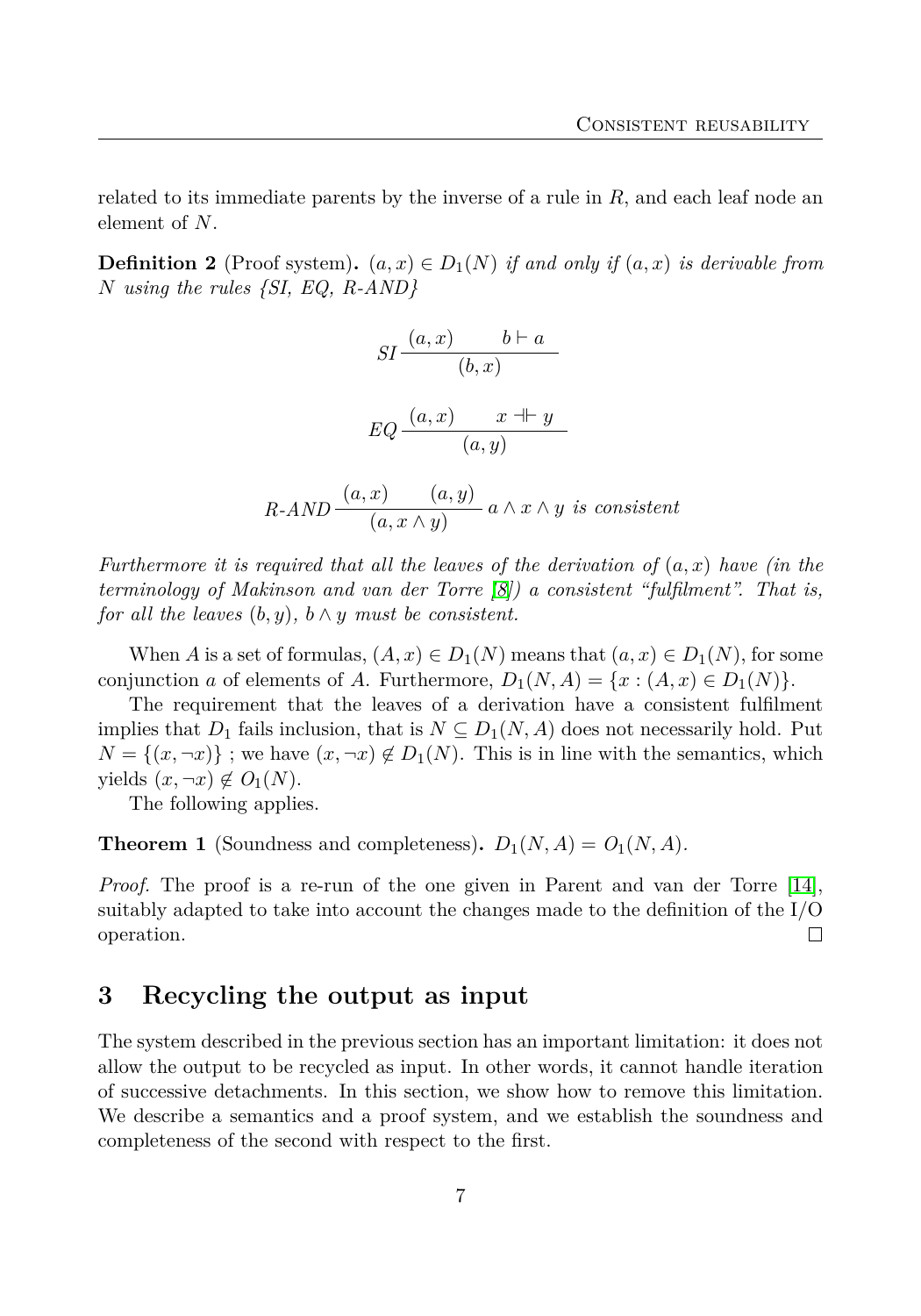We start with the semantics. The  $I/O$  operation is written  $O_3$ . We use the same subscript as Makinson and van der Torre  $[7]$ –our  $O_3$  echoes their reusable I/O operation *out*<sub>3</sub>.

<span id="page-7-0"></span>**Definition 3** (Semantics, iterated detachments)**.**  $x \in O_3(N, A)$  *iff there is a finite*  $M \subseteq N$  *and a set*  $B \subseteq Cn(A)$  *such that*  $M(B) \neq \emptyset$ *, x*  $\dashv \vdash \wedge h(M)$ *, and* 

- *i*)  $\forall B'(B \subseteq B' = Cn(B') \supseteq M(B') \Rightarrow b(M) \subseteq B')$
- *ii)* {*x*} ∪ *B is consistent*

<span id="page-7-3"></span>**Observation 1.** Let *M*, *B* and *B*<sup>*'*</sup> *be such that*  $B \subseteq B' \supseteq M(B') \cup b(M)$ *. We have*  $h(M) = M(B')$ .

*Proof.* The inclusion  $M(B') \subseteq h(M)$  holds by definition. For the converse inclusion, let  $y \in h(M)$ . We have  $(a, y) \in M$  for some  $a \in b(M)$ . Since  $b(M) \subseteq B'$ ,  $a \in B'$ , and thus  $y \in M(B')$  as required.  $\Box$ 

As before,  $O_3(N) = \{(A, x) : x \in O_3(N, A)\}.$ 

<span id="page-7-2"></span>**Observation 2.** If  $x \in O_3(N, A)$  and  $A \cup \{x\}$  is consistent, then there is a finite  $M \subseteq N$  *such that*  $M(Cn(A)) \neq \emptyset$ *,*  $x \dashv \land h(M)$  *and* 

<span id="page-7-1"></span>
$$
\forall B'(Cn(A) \subseteq B' = Cn(B') \supseteq M(B') \Rightarrow b(M) \subseteq B')
$$
\n(1)

*Proof.* Let  $x \in O_3(N, A)$  and  $A \cup \{x\}$  be consistent. By definition [3,](#page-7-0) there is a finite  $M \subseteq N$  and a set  $B \subseteq Cn(A)$  such that  $M(B) \neq \emptyset$ ,  $x \dashv \vdash \wedge h(M)$ , and

*i*)  $\forall B'(B \subseteq B' = Cn(B') \supseteq M(B') \Rightarrow b(M) \subseteq B')$ 

We have  $M(Cn(A)) \neq \emptyset$ , since  $M(B) \neq \emptyset$ . [\(1\)](#page-7-1) follows from i) and  $B \subseteq Cn(A)$ .  $\Box$ 

We now present the proof theory.

**Definition 4** (Proof system).  $(a, x) \in D_3(N)$  *if and only if*  $(a, x)$  *is derivable from N using the rules {SI, EQ, R-ACT}:*

$$
R\text{-}ACT \frac{(a,x)}{(a \land x,y)} \frac{(a \land x,y)}{(a,x \land y)} \text{ is consistent}
$$

*As before it is required that all the leaves of the derivation of* (*a, x*) *have a consistent "fulfilment". That is, for all the leaves* (*b, y*)*, b* ∧ *y must be consistent.*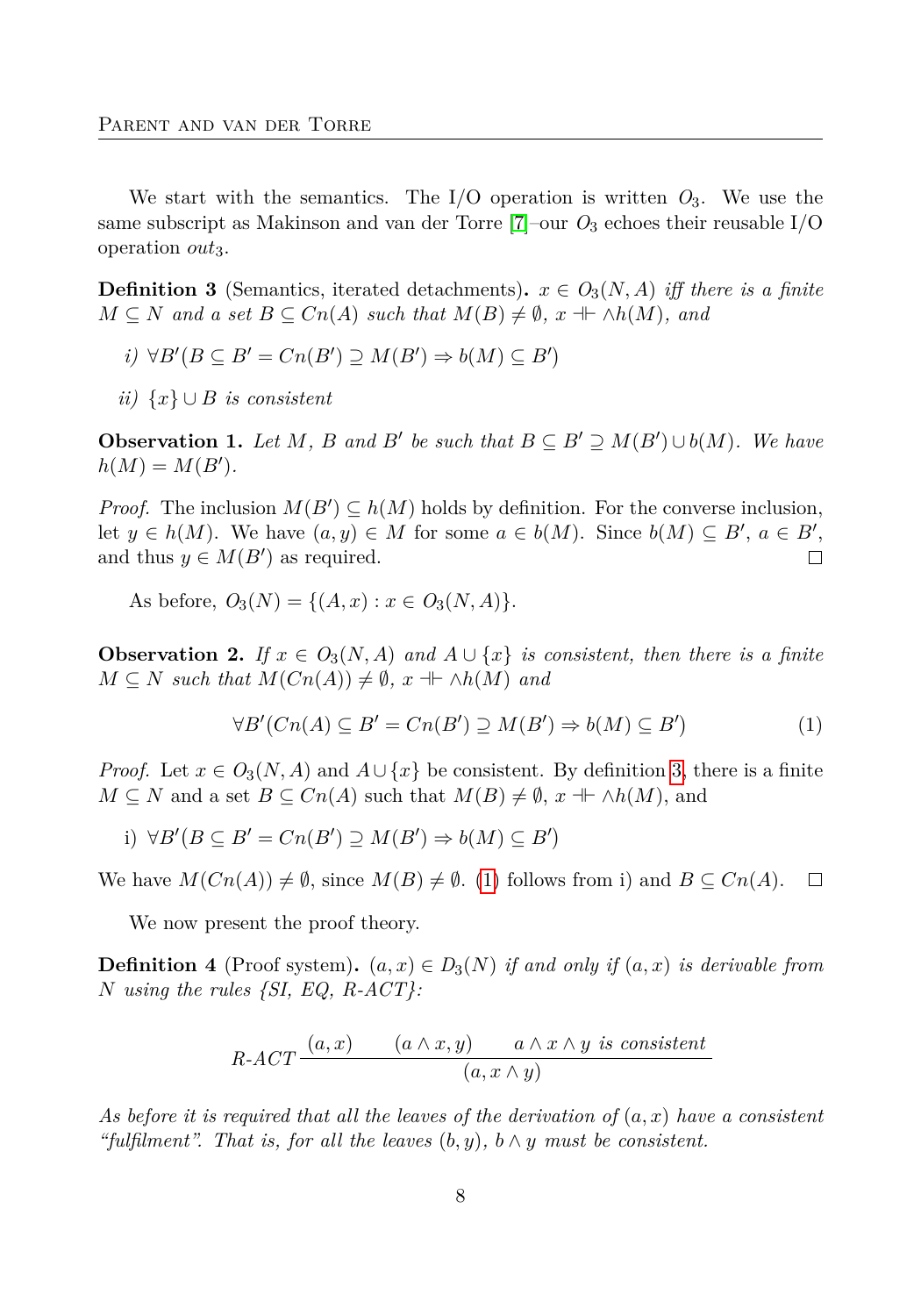As before, when *A* is a set of formulas,  $(A, x) \in D_3(N)$  means that  $(a, x) \in D_3(N)$ for some conjunction *a* of elements of *A*. Furthermore,  $D_3(N, A) = \{x : (A, x) \in$  $D_3(N)$ .

The requirement that the leaves of a derivation have a consistent fulfilment implies that  $D_3$  fails inclusion, that is  $N \subseteq D_3(N)$  does not necessarily hold. Put  $N = \{(x, \neg x)\}\;$ ; we have  $(x, \neg x) \notin D_3(N)$ . This is in line with the semantics, which yields  $(x, \neg x) \notin O_3(N)$ .

<span id="page-8-0"></span>**Observation 3.**  $O_3$  (for an input formula a) verifies the rules of  $D_3$ .

*Proof.* SI and EQ are straightforward. We show R-ACT. Assume

$$
x \in O_3(N, a) \tag{HYP 1}
$$

$$
y \in O_3(N, a \wedge x) \tag{HYP 2}
$$

<span id="page-8-2"></span><span id="page-8-1"></span>
$$
a \wedge x \wedge y \text{ consistent} \tag{HYP 3}
$$

From [HYP 3,](#page-8-0)  $a \wedge x$  is consistent. By observation [2,](#page-7-2) [HYP 1](#page-8-0) implies:

$$
\exists M_1 \subseteq N \text{ such that } M_1(Cn(a)) \neq \emptyset \text{ and } x \dashv \land h(M_1) \text{ and}
$$
  

$$
\forall B'(Cn(a) \subseteq B' = Cn(B') \supseteq M_1(B') \Rightarrow b(M_1) \subseteq B')
$$
 (2)

Similarly, by observation [2,](#page-7-2) [HYP 2](#page-8-0) and [HYP 3](#page-8-0) imply:

$$
\exists M_2 \subseteq N \text{ such that } M_2(Cn(a, x)) \neq \emptyset \text{ and } y \dashv \land h(M_2) \text{ and}
$$
  

$$
\forall B'(Cn(a, x) \subseteq B' = Cn(B') \supseteq M_2(B') \Rightarrow b(M_2) \subseteq B')
$$
 (3)

Put  $M_3 = M_1 \cup M_2$ . We have  $M_3(Cn(a)) \neq \emptyset$ . Also,  $x \wedge y + \wedge h(M_3)$ .

Let *B'* be such that  $Cn(a) \subseteq B' = Cn(B') \supseteq M_3(B')$ . We have  $B' \supseteq M_1(B')$ . By [\(2\)](#page-8-1),  $b(M_1) \subseteq B'$ . By observation [1,](#page-7-3)  $x \dashv \land M_1(B')$ . But  $B' = Cn(B') \supseteq M_1(B')$ . So  $x \in B'$ . Also  $a \in B'$ . Hence  $a \wedge x \in B'$ . So  $Cn(a, x) \subseteq B'$ . On the other hand,  $B' \supseteq M_2(B')$ . By [\(3\)](#page-8-2),  $b(M_2) \subseteq B'$ , so that  $b(M_3) \subseteq B'$ . Last,  $\{x \wedge y\} \cup Cn(a)$  is consistent, by [HYP 3.](#page-8-0) Hence,  $x \wedge y \in O_3(N, a)$  as required. □

**Theorem 2** (Soundness).  $D_3(N, A) \subseteq O_3(N, A)$ .

*Proof.* The proof follows the usual format in I/O logic, using theorem [3.](#page-8-0) The requirement that all the leaves of the derivation of  $(a, x)$  must have consistent fulfilment is needed to handle the case where (*a, x*) is in *N*. Details are omitted.  $\Box$ 

The remainder of the paper is devoted to the proof of completeness.

<span id="page-8-3"></span>**Lemma 1.** *If*  $x \in D_3(M, A)$ *, then*  $h(M) \vdash x$ *.*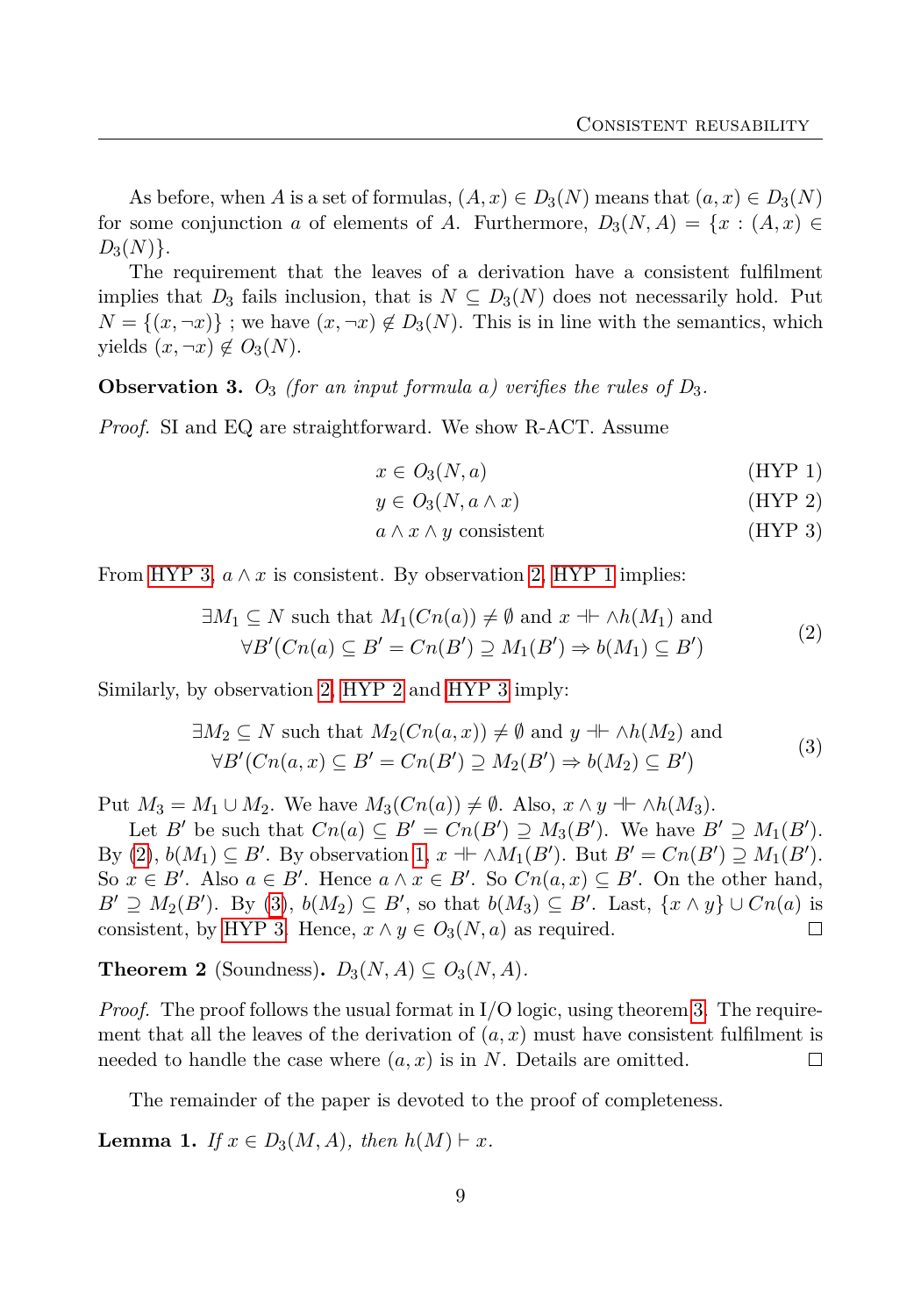*Proof.* By induction on the length of the derivation of (*A, x*). Details are omitted. □

<span id="page-9-3"></span>**Theorem 3** (Completeness).  $O_3(N, A) \subseteq D_3(N, A)$ .

*Proof.* Assume  $x \in O_3(N, A)$ , viz.  $(A, x) \in O_3(N)$ . There is a finite  $M \subseteq N$  and a set  $B \subseteq Cn(A)$  such that  $M(B) \neq \emptyset$ ,  $x \dashv \vdash \wedge h(M)$  and

- *i*)  $∀B'(B ⊆ B' = Cn(B') ⊇ M(B') ⇒ b(M) ⊆ B')$
- ii)  $B \cup \{x\}$  is consistent

Define  $B^{\dagger} = Cn(B \cup D_3(M, B)).$ 

<span id="page-9-0"></span> $\mathbf{Lemma \ } \mathbf{2.} \ \ M(B^{\dagger}) \subseteq B^{\dagger}.$ 

*Proof of lemma* [2.](#page-9-0) Let  $y \in M(B^{\dagger})$ . Hence  $(c, y) \in M$  and  $c \in B^{\dagger}$ . So  $B \cup$  $D_3(M, B) \vdash c$ . Thus  $b, y_1, ..., y_n \vdash c$ , where *b* is a conjunction of elements in *B*, and  $y_1, ..., y_n \in D_3(M, B)$ . For all  $i \leq n, y_i \in D_3(M, b_i)$ , where  $b_i$  is a conjunction of elements in *B*. For the sake of conciseness, we define *b* as a shorthand of  $b \wedge (\wedge_{i=1}^{n} b_i)$ . By PL,  $\wedge_{i=1}^{n} y_i \vdash b \to c$ , and thus  $\wedge_{i=1}^{n} y_i \dashv \vdash \wedge_{i=1}^{n} y_i \wedge (b \to c)$ .

Now, for two sub-lemmas.

<span id="page-9-1"></span>Lemma 2.1.  $\flat \wedge (\wedge_{i=1}^{n} y_i) \wedge (\flat \rightarrow c) \wedge y$  *is consistent.* 

*Proof of lemma [2.1.](#page-9-1)* Proof by contradiction:

*b* ∧ ( $\wedge_{i=1}^{n} y_i$ ) ∧ (*b* → *c*) ∧ *y*  $\vdash \bot$  assumption  $\flat \wedge (\wedge_{i=1}^{n} y_i) \wedge y \vdash \bot$  since ∧  $\sum_{i=1}^{n} y_i \vdash b \rightarrow c$  $B \cup \{y_1, ..., y_n, y\} \vdash \bot$  since  $B \vdash b$  $B \cup h(M) \cup \{y\} \vdash \bot$  by lemma [1](#page-8-3)  $B \cup h(M) \vdash \bot$  since  $y \in h(M)$  $B \cup \{x\} \vdash \bot$  since  $h(M) \dashv x$ = contradiction

#### <span id="page-9-2"></span>**Lemma 2.2.** *c* ∧ *y is consistent.*

*Proof of lemma [2.2.](#page-9-2)* Proof by contradiction:

 $\Box$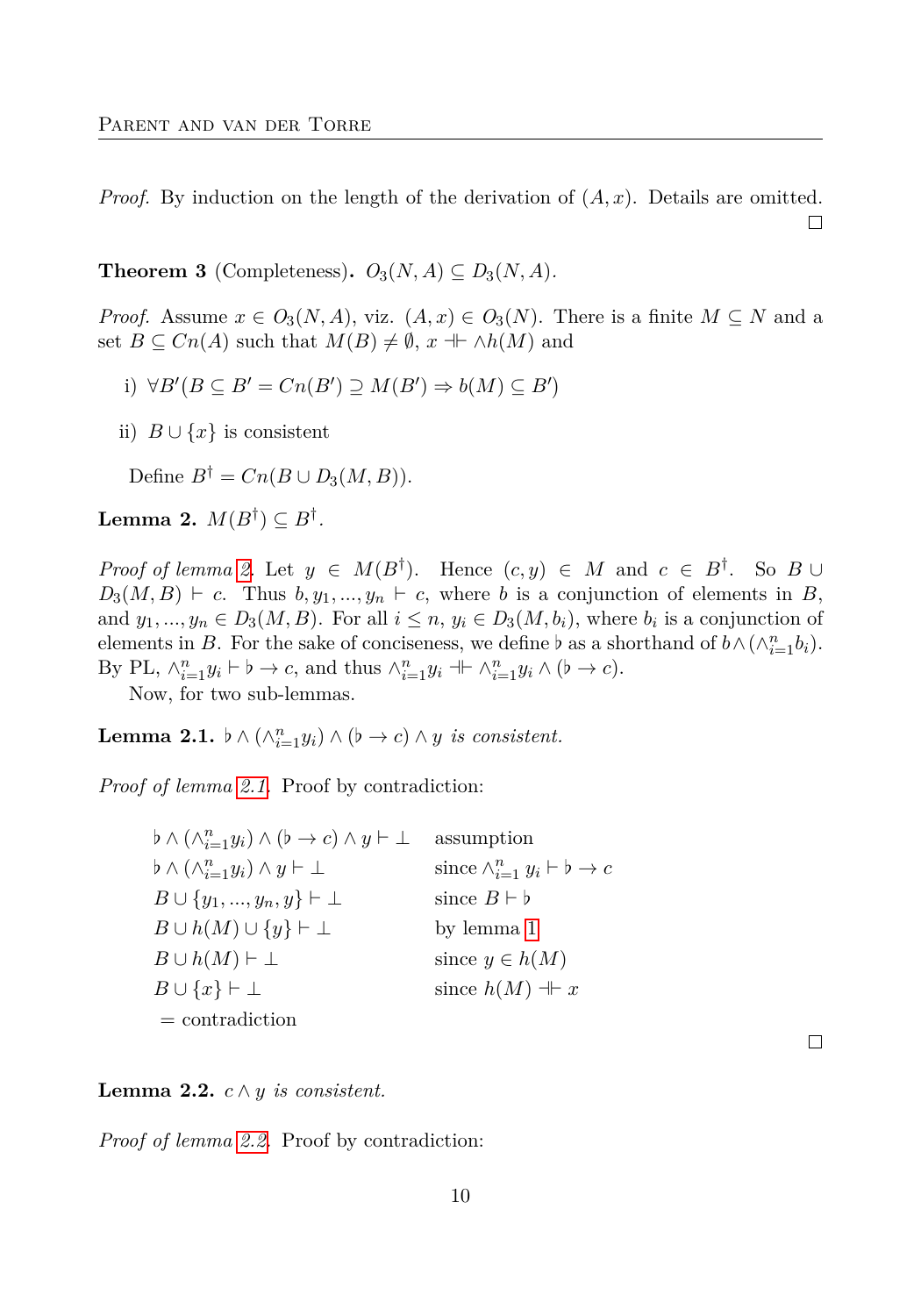$$
c \land y \vdash \bot
$$
 assumption  
\n $b \land (b \to c) \land y \vdash \bot$  since  $b \land (b \to c) \vdash c$   
\n= contradiction

The argument for lemma [2](#page-9-0) continues thus. Now, we have

$$
\frac{(b_1, y_1)}{(b, y_1)} \text{ SI} \qquad \dots \qquad \frac{(b_n, y_n)}{(b, y_n)} \text{ SI}
$$
\n
$$
\text{EQ} \frac{(b_1, \lambda_{i=1}^n y_i)}{(b_1, \lambda_{i=1}^n y_i \land (b \to c))} \text{R-AND, lemma 2.1}
$$

Each  $(b_i, y_i)$  is the root of a derivation from leaves which (by definition) satisfy the requirement that they have a consistent fulfilment. Furthermore, the pair  $(c, y)$  has a consistent fulfilment, lemma [2.2.](#page-9-2) Thus,

$$
\frac{(c, y)}{(b, \wedge_{i=1}^{n} y_i \wedge (b \to c))} \frac{(c, y)}{(b \wedge (\wedge_{i=1}^{n} y_i) \wedge (b \to c), y)} \text{SI}
$$
R-ACT, lemma 2.1  

$$
\frac{(b, \wedge_{i=1}^{n} y_i \wedge (b \to c) \wedge y)}{(b, \wedge_{i=1}^{n} y_i \wedge (b \to c) \wedge y)}
$$

 $\flat$  is a conjunction of formulas in *B*. This implies that

$$
\wedge_{i=1}^{n} y_i \wedge (b \to c) \wedge y \in D_3(M, B)
$$

and so  $y \in B^{\dagger}$  as required.

This completes the proof of lemma [2.](#page-9-0)

<span id="page-10-0"></span>Lemma 3.  $b(M) \subseteq B^{\dagger}$ .

*Proof of lemma [3.](#page-10-0)* This follows from the fact that  $B^{\dagger}$  meets all the conditions mentioned in the antecedent of the implication i).  $\Box$ 

<span id="page-10-1"></span>**Lemma 4.**  $B \cup D_3(M, B)$ , and hence also  $B^{\dagger}$ , is consistent.

*Proof of lemma [4.](#page-10-1)* We establish the claim for  $B \cup D_3(M, B)$  by contradiction. In the following derivation,  $b_1$ , ...  $b_n$  are elements of  $D_3(M, B)$ .

| $B\cup \{b_1,,b_n\}\vdash \bot$ | assumption            |
|---------------------------------|-----------------------|
| $B\cup h(M)\vdash\bot$          | by lemma 1            |
| $B\cup\{x\}\vdash\bot$          | since $h(M) \dashv x$ |
| $=$ contradiction               |                       |

 $\Box$ 

 $\Box$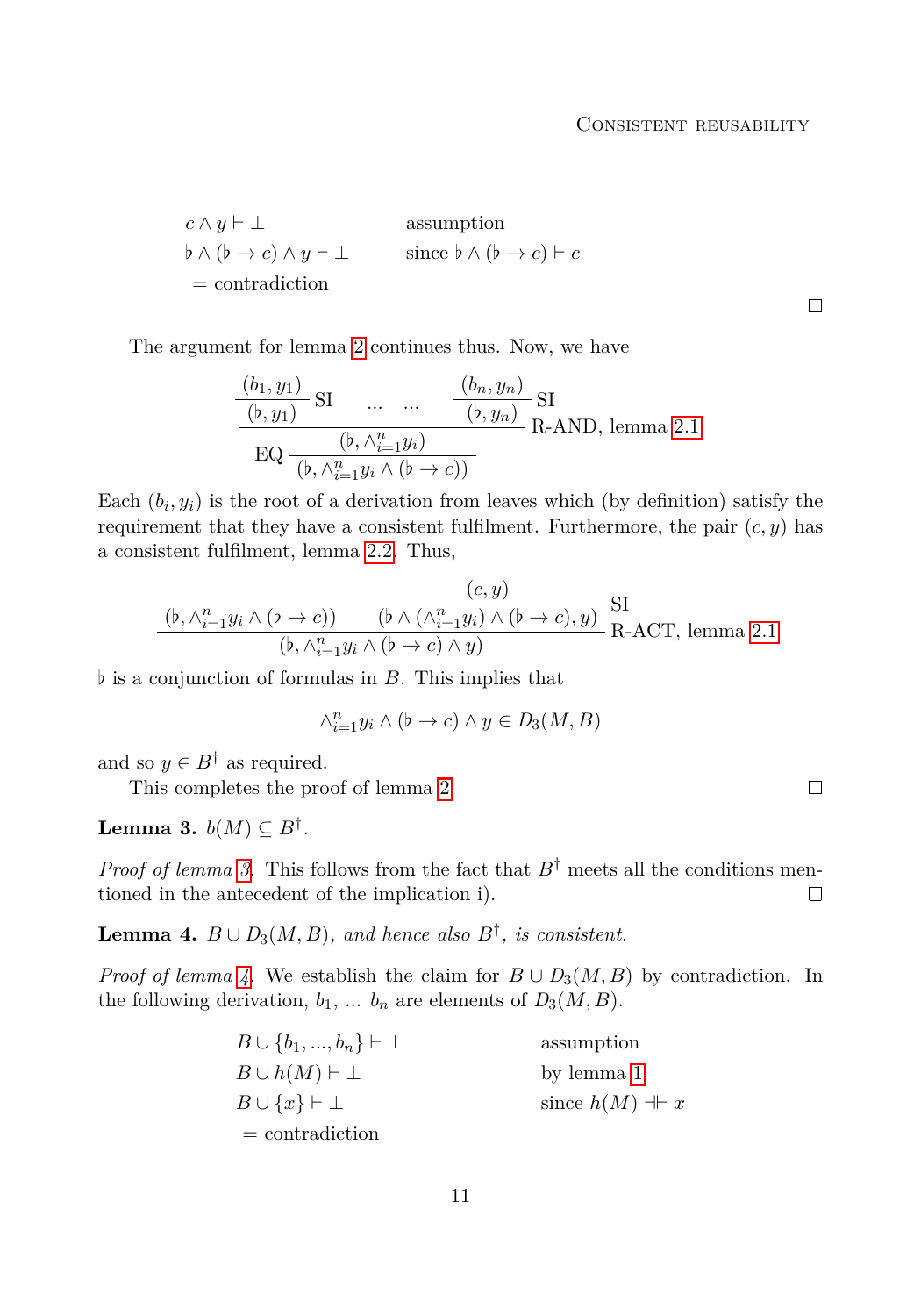The claim for  $B^{\dagger}$  follows from that for  $B \cup D_3(M, B)$ .

<span id="page-11-0"></span>Lemma 5.  $h(M) \subseteq B^{\dagger}$ .

*Proof of lemma [5.](#page-11-0)* This follows from observation [1,](#page-7-3)  $h(M) = M(B^{\dagger})$ , combined with the above.  $\Box$ 

<span id="page-11-1"></span>**Lemma 6.**  $b(M) \cup h(M)$  *is consistent.* 

*Proof of lemma [6.](#page-11-1)* By lemmas [3](#page-10-0) and [5,](#page-11-0)  $b(M) \cup h(M) \subseteq B^{\dagger}$ . By lemma [4,](#page-10-1)  $B^{\dagger}$  is consistent. It immediately follows that  $b(M) \cup h(M)$  is consistent. □

<span id="page-11-2"></span>**Lemma 7.**  $b(M) ∪ \{x\}$  *is consistent.* 

*Proof of lemma* [7.](#page-11-2) Immediate from lemma [6](#page-11-1) and  $x \perp \neg h(M)$ .  $\Box$ 

With lemmas [3](#page-10-0) and [7](#page-11-2) in hand, one then gets:

| $x\in O_1(N, B\cup D_3(M, B))$   | by definition 1 |
|----------------------------------|-----------------|
| $x\in D_1(N, B\cup D_3(M, B))$   | by theorem 1    |
| $x \in D_3(N, B \cup D_3(M, B))$ |                 |

This means that  $x \in D_3(N, \{b\} \cup \{a_1, ..., a_n\})$ , where *b* is a conjunction of elements of *B* and, for each  $a_i$ ,  $a_i \in D_3(M, B)$ . For each  $a_i$ , there is a conjunction  $b_i$  of elements in *B* such that  $a_i \in D_3(M, b_i)$ .

At this point, one last lemma is needed:

<span id="page-11-3"></span>**Lemma 8.**  $\wedge_{i=1}^{n} b_i \wedge (\wedge_{i=1}^{n} a_i) \wedge b \wedge x$  *is consistent.* 

*Proof of lemma [8.](#page-11-3)* Proof by contradiction:

 ${a_1, ..., a_n, b_1, ..., b_n, b, x}$   $\vdash \bot$  assumption *h*(*M*) ∪ {*b*<sub>1</sub>*, ..., b<sub>n</sub></sub>, <i>b*, *x*}  $\vdash \bot$  by lemma [1](#page-8-3) *h*(*M*) ∪ *B* ∪ {*x*}  $\vdash \bot$  since *b*<sub>1</sub>*, ..., b<sub>n</sub></sub>, <i>b* ∈ *Cn*(*B*)  $B \cup \{x\} \vdash \bot$  since  $h(M) \dashv x$ = contradiction

The following is thus derivable from *M*:

 $\Box$ 

 $\Box$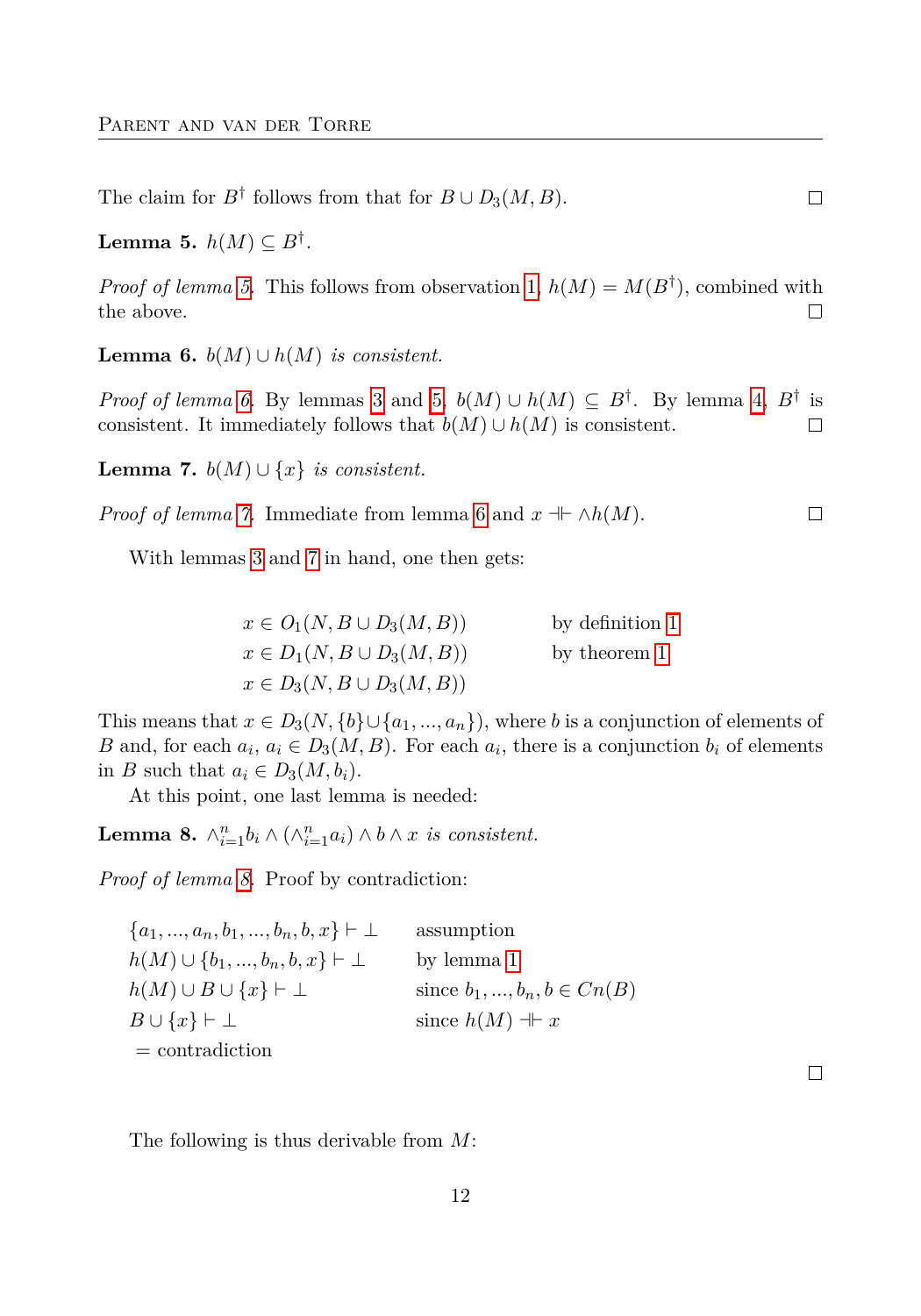$\Box$ 

$$
\frac{(b_1, a_1)}{(\wedge_{i=1}^n b_i, a_1)} \text{ SI} \dots \dots \frac{(b_n, a_n)}{(\wedge_{i=1}^n b_i, a_n)} \text{ SI}
$$

$$
\frac{(\wedge_{i=1}^n b_i, \wedge_{i=1}^n a_i)}{(\wedge_{i=1}^n b_i \wedge b, \wedge_{i=1}^n a_i)} \text{ SI}
$$
R-AND, lemma 8

The following is also derivable from *N*:

$$
\frac{(b\land(\land_{i=1}^na_i),x)}{(\land_{i=1}^nb_i\land b\land(\land_{i=1}^na_i),x)}\text{ SI}
$$

By Lemma [1,](#page-8-3) for each  $a_i$ ,  $h(M) \vdash a_i$ , and thus  $h(M) \vdash \wedge_{i=1}^n a_i$ . Hence,  $x \vdash \wedge_{i=1}^n a_i$ , and so  $x \dashv x \wedge (\wedge_{i=1}^{n} a_i)$ . Furthermore,  $a^* \vdash \wedge_{i=1}^{n} b_i \wedge b$ , where  $a^*$  is a conjunction of elements of *A*. The following may, then, be derived.

R-ACT, lemma 8 
$$
\frac{(\wedge_{i=1}^{n} b_i \wedge b, \wedge_{i=1}^{n} a_i) - (\wedge_{i=1}^{n} b_i \wedge b \wedge (\wedge_{i=1}^{n} a_i), x)}{\text{EQ } \frac{(\wedge_{i=1}^{n} b_i \wedge b, \wedge_{i=1}^{n} a_i \wedge x)}{\text{SI } \frac{(\wedge_{i=1}^{n} b_i \wedge b, x)}{(a^{\star}, x)}}
$$

Since  $a^*$  is a conjunction of elements of *A*, the pair  $(A, x)$  is derivable.

This completes the proof of the main result of this paper, theorem [3.](#page-9-3)

## **4 Topics for future research**

We end this paper with a number of topics for future research.

• Other restricted forms of chaining can be considered, like

R-AT 
$$
\frac{(a,x)}{(x,y)}
$$
  $\frac{a \wedge x \text{ (resp. } x \wedge y) \text{ is consistent}}{(a, x \wedge y)}$ 

R-AT is short for "Restricted aggregative transitivity". Is there an I/O operation validating this rule?

• In constrained I/O logic, there is the idea of a constraint set *C* filtering excess output. In the present paper, only the body and the head of a rule is treated as a constraint. Could one generalize the  $I/O$  logics with a consistency check in such a way that one can also work with an independent "constraint set"? Parent [\[10\]](#page-14-9) and Dustin [\[20\]](#page-14-10) use this technique to model defeasible reasoning. They take the traditional I/O logics as a starting point. What happens if the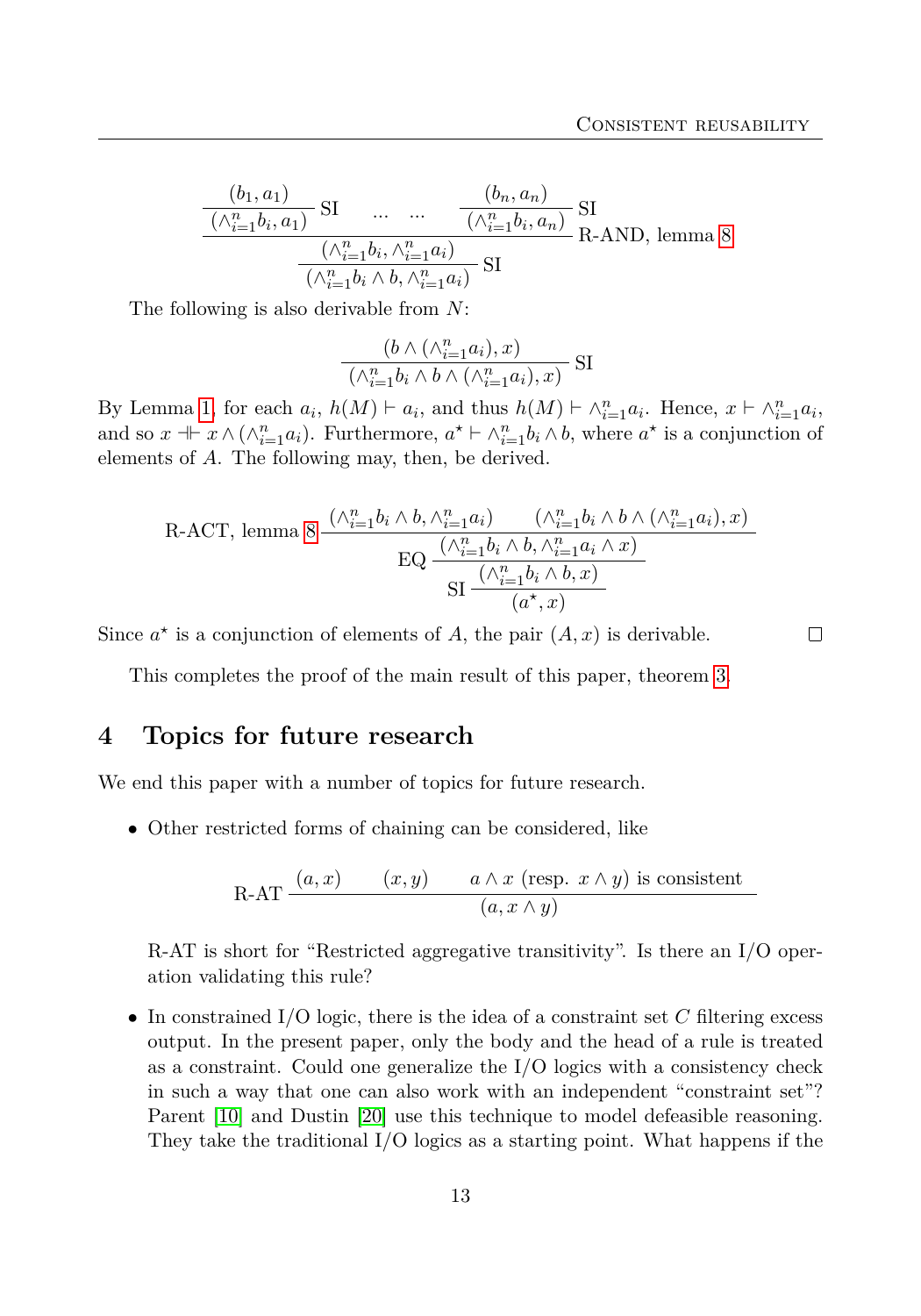system described in the present paper is taken as a starting point? Would it yield new insights into our understanting of defeasible reasoning?

- What about the I/O logics for positive (static and dynamic) permission described by Makinson and van der Torre [\[9\]](#page-13-7)? The various meta-results they establish in their paper (like the axiomatisation of positive static permission with the subverse rules) hold if a traditional I/O logic for obligation is used. Do similar meta-results can be obtained, using the system described in the present paper?
- Benzmüller and Parent [\[1\]](#page-13-8) report some first results regarding the question of how to "implement" I/O logic using the so-called Shallow Semantic Embedding approach developed by Benzmüller. Their focus is on the traditional I/O logics. Can a similar embedding be obtained for the system described in the present paper?

# **References**

- <span id="page-13-8"></span>[1] C. Benzmüller and X. Parent. I/O logic in HOL — first steps. Technical report, CoRR, 2018. <https://arxiv.org/abs/1803.09681>.
- <span id="page-13-2"></span>[2] J. Broersen and L. van der Torre. Ten problems of deontic logic and normative reasoning in computer science. In N. Bezhanishvili and V. Goranko, editors, *Lectures on Logic and Computation*, volume 7388 of *Lecture Notes in Computer Science*, pages 55–88. Springer, Berlin, Heidelberg, 2012.
- <span id="page-13-4"></span>[3] J. Carmo and A. J. I. Jones. Deontic logic and contrary-to-duties. In D. M. Gabbay and F. Guenthner, editors, *Handbook of Philosophical Logic: Volume 8*, pages 265–343. Springer Netherlands, Dordrecht, 2002.
- <span id="page-13-6"></span>[4] L. Goble. Prima facie norms, normative conflicts, and dilemmas. In D. Gabbay, J. Horty, X. Parent, R. van der Meyden, and L. van der Torre, editors, *Handbook of Deontic Logic and Normative Systems*, pages 241–352. College Publications, London. UK, 2013.
- <span id="page-13-5"></span>[5] G. Governatori and A. Rotolo. Logic of violations: A Gentzen system for reasoning with contrary-to-duty obligations. *Australasian Journal of Logic*, 3, 2005.
- <span id="page-13-1"></span>[6] J. Hansen. Reasoning about permission and obligation. In S. O. Hansson, editor, *David Makinson on Classical Methods for Non-Classical Problems*, pages 287–333. Springer, 2014.
- <span id="page-13-0"></span>[7] D. Makinson and L. van der Torre. Input/output logics. *Journal of Philosophical Logic*, 29(4):383–408, 2000.
- <span id="page-13-3"></span>[8] D. Makinson and L. van der Torre. Constraints for input/output logics. *Journal of Philosophical Logic*, 30(2):155–185, 2001.
- <span id="page-13-7"></span>[9] D. Makinson and L. van der Torre. Permission from an input/output perspective. *Journal of Philosophical Logic*, 32(4):391–416, 2003.